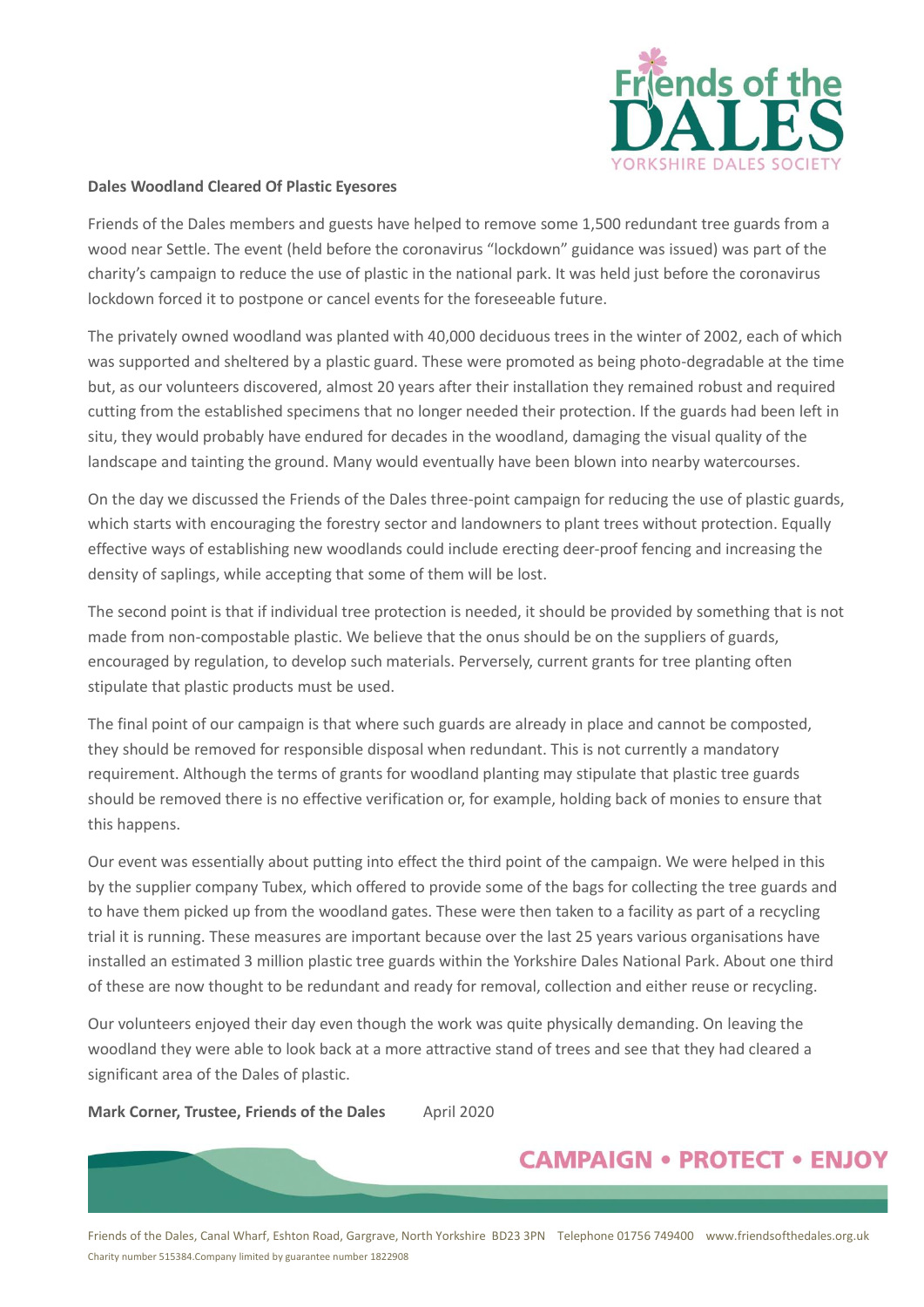



Paul Milling and Colin Priestley **Peter Hardyman** – regular volunteer Great team work! Great team work!



Kate Jennings **Mark Corner** Mark Corner



A small part of the stack she collected Trustee and woodland owner host for the day